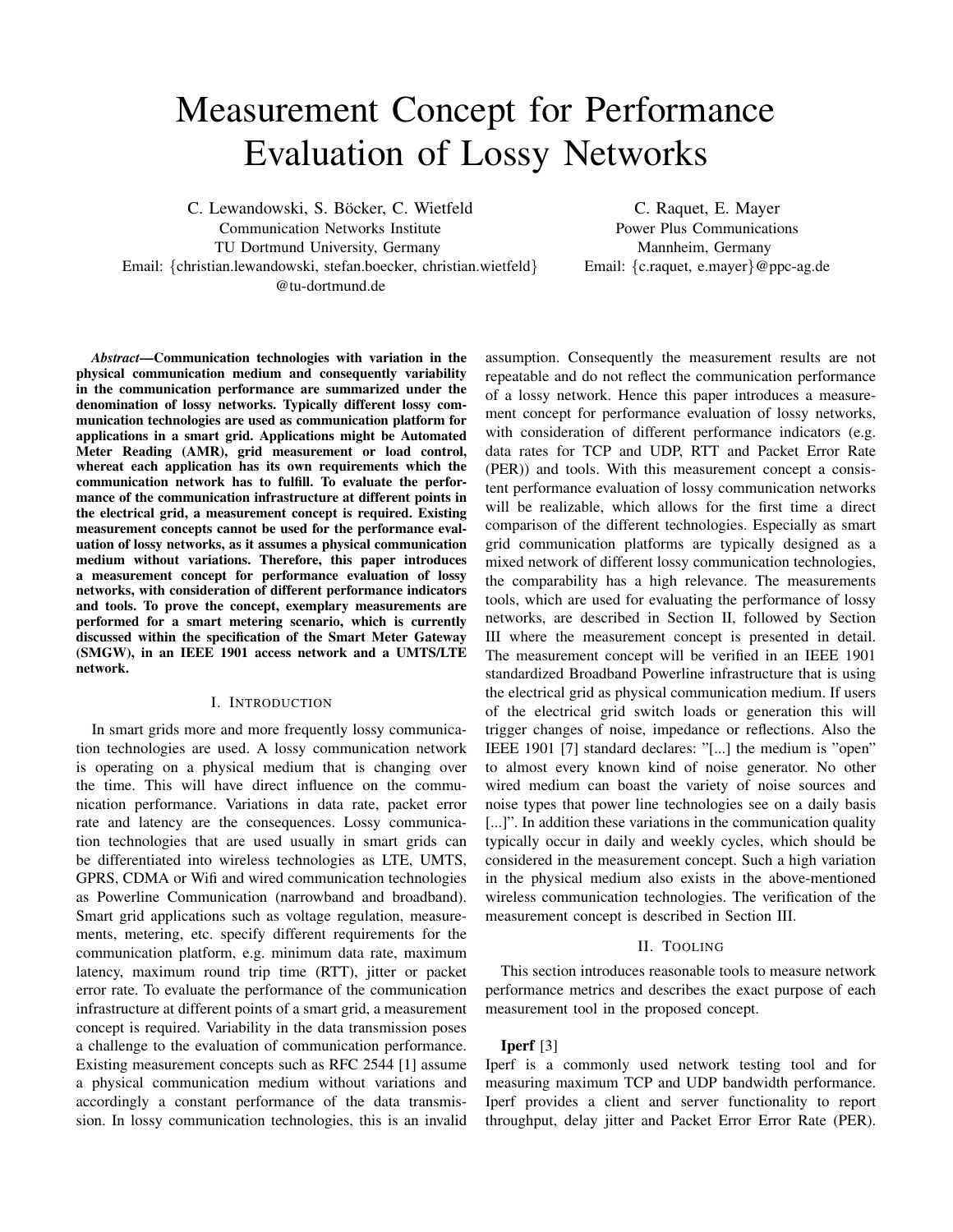In our measurement concept, Iperf is used to evaluate the maximum TCP throughput by means of long-term measurements. In the case of UDP long-term measurements, we could not achieve reliable measurement results, so that for these purposes the the Lightweight Universal Network Analyzer (LUNA) tool is used. Nevertheless, the statistical inaccuracy of Iperf is discussed in [4]. Iperf calculates statistics over a time period and not for each packet.

#### LUNA  $[5]$

Luna is a packet generation and measurement tool for communication networks. It is based on UDP and provides flexible traffic models. However, in our concept, Luna is used in static generation mode, parameterized with fixed packet sizes and inter send times. Luna is designed to allow per packet analysis and therefore provides an evaluation of RTTs, PERs and data rates.

#### RESTful web service traffic generator

As described above, in combination Iperf and Luna enable a meaningful network analysis. Nevertheless, traffic generated in these measurements is not based on real applications. In order to consider such specific scenarios, we propose the implementation of a specially developed traffic generator. This traffic generator provides client and server functionality based on a RESTful web service implementation. It provides the parameterization of scenario specific packet sizes, number of packets, which directly refers to a number of participants/technical units communicating in parallel and fixed periods for repetition of a transmission event. Thus, the traffic generator enables the determination of scenario related data rates, as well as RTTs, and enables the evaluation of different transmission technologies with respect to the requirements of the scenario.

## Wireshark [6]

Wireshark is an open source software, that allows packet analysis and protocol evaluation. In this paper it is used to determine the required data rate for an AMR scenario described in Section IV-A.

#### III. MEASUREMENT CONCEPT

The measurement concept is divided into three parts. In the first part, requirements of the scenario, which should be installed in the lossy network, need to be defined. Based on these requirement definitions, a measuring of the lossy network needs to be done to see, whether the network is applicable for the scenario. After that, requirements and results of the measuring need to be compared and the scenario can be tested in a long-term measurement.

In the following section, the concept is described in detail.

### *A. Definition of Requirements*

First of all, the requirements of a desired scenario need to be defined. Possible requirements may be:

1) Available data rate (UDP or TCP)

- 2) Round-Trip-Time (RTT)
- 3) Packet Error Rate (PER)
- 4) Jitter
- 5) Direction of communication.

As not all parameters are important for every scenario, it is sufficient to define a subset of relevant performance parameters. E.g., if only UDP data is transmitted over the network, there is no need to define the required TCP data rate. For smart metering scenarios a low RTT is less important, than PER. On the other hand, in control reserve scenarios, where controllable loads have to be switched, the RTT is an important performance indicator.

#### *B. Performance evaluation*

After definition of the requirements for the predefined use of the lossy network, a measuring of the network can be done by executing following measurements:

- 1) Determine TCP data rate (Iperf).
- 2) Determine UDP data rate (LUNA).
- 3) Determine PER for max, min and mean UDP data rate (LUNA).
- 4) Determine RTT for packet sizes defined in requirements (LUNA).

These measurements should be done in a long-term measurement to ensure the reliability of the communication during the whole day. This is especially important in lossy networks, as noise can occur in cyclic order depending on the scenario (residential, industrial, etc.). Iperf is used to determine TCP data rates, while determination of UDP data rate, PER and RTT is done by LUNA.

#### *C. Measurement Analysis*

When the performance evaluation of the network is done, the results need to be compared to the requirements. If the network does not fulfill the requirements, it might be optimized e.g., by relocating or adding additional communication units. If the requirements are met, the scenario can be emulated by using LUNA or by emulating data with specific traffic generators (if available). Therefore the reliability should be tested with a long term measurement before installing the complete system.

## IV. APPLICATION OF MEASUREMENT CONCEPT IN A PLC IEEE 1901 ACCESS NETWORK

In this section, exemplary measurements are done to illustrate the measurement concept. The measurements are performed in a PLC access network in an industrial area in Mannheim, Germany. The setup of the network is illustrated in Figure 1.

It consists of one server S (laptop), which runs iperf and LUNA. The four clients C1 – C4 are based on a *Raspberry Pi*, so that they are easy to install in street cabinets of the DSO. The PLC modems in this network are based on the IEEE 1901 [7] standard.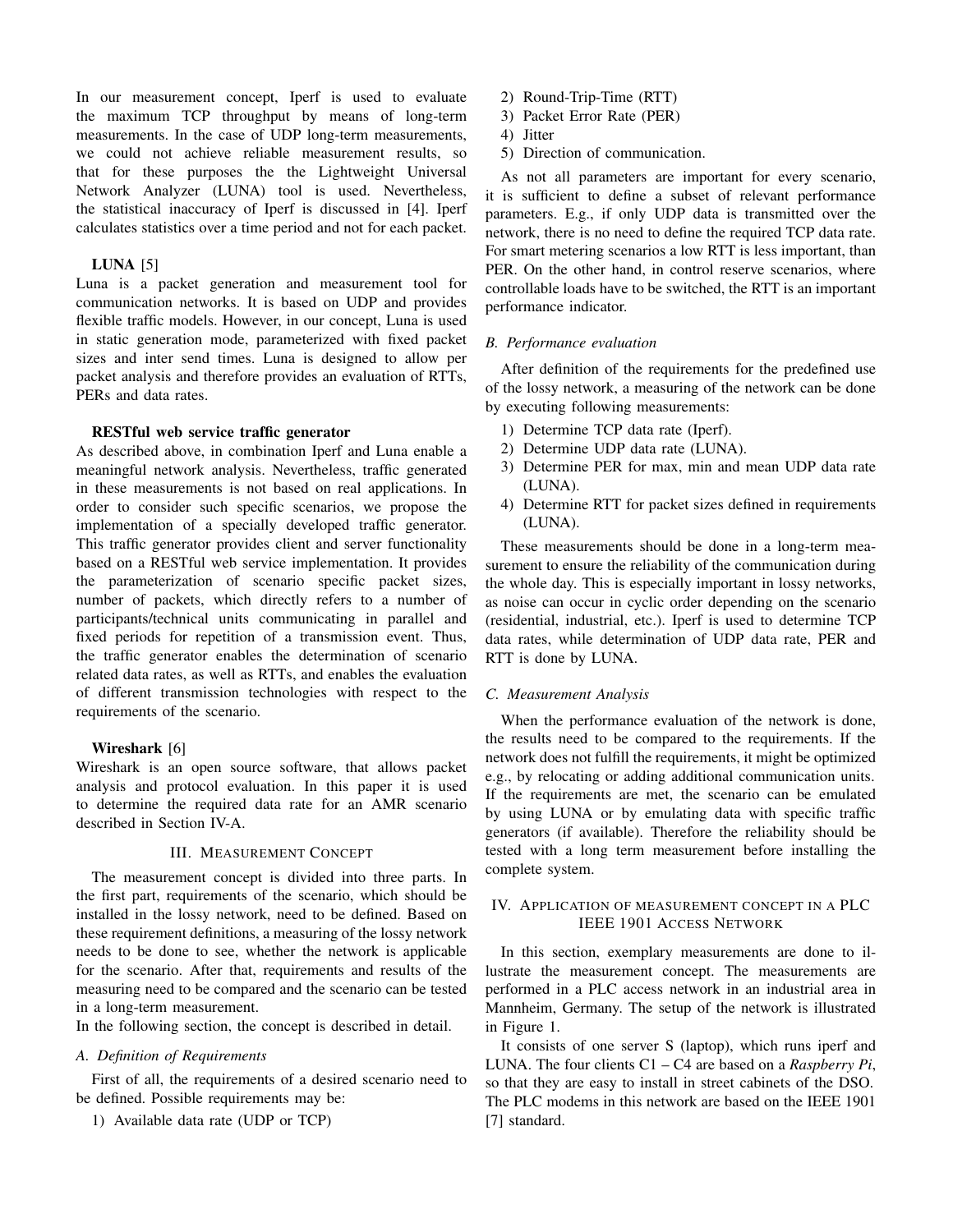

Fig. 1. Installation of measurement equipment in PLC access network.

#### *A. Requirements for smart grid scenario*

Before a performance evaluation of the lossy network can be done, this section deals with the definition of the requirements of a smart metering scenario. Figure 2 illustrates the defined scenario. Each of the four clients represent the last hop before the head end of the network, where the server is located. Hence, the part of communication infrastructure, where bottle necks will appear, can be considered.



Fig. 2. AMR scenario based on BSI SMGW.

Multiple households are connected to the clients that emulate BSI compliant smart metering traffic using a Smart Meter Gateway (SMGW) [9]. In our network, the last meters before the head end represent a bottleneck, where traffic of all households is transmitted to the server. Therefore we have to prove, that performance of this link is sufficient for the application scenario.

Table II represents the configuration of the clients. It defines the transmission type, the data amount, the interval between data transmission and the number of SMGWs per node. The schedule is presented in crontab format. Transmission types not only include transmission of meter readings for AMR, it also includes e.g., firmware upgrades, time synchronization, and transmission from an Authorized External Entity (AEE) to a Controllable Local System (CLS), which can be e.g., an electric vehicle connected to a charge point to provide control reserve [10].

For approximation of the needed data rate for this scenario,

we emulated the traffic with the developed *RESTful web service traffic generator* presented in Section II. As data security is important for SMGW due to privacy protection, all data is transmitted over a TLS secured channel. Figure 3 illustrates the needed data rate for this application, which has been evaluated with *wireshark*. The scenario contains 1000 SMGWs (250 for each client). At the beginning of the measurement, only low data rates are needed. During the day the data rate increases, as the transmission types have a temporal overlap. It should be mentioned that a uniformly distributed data traffic would result in a lower required data rate. But in this context, a uniform distribution of data traffic is assumed as too complex. Results are shown in Table I.



Fig. 3. Data rate for smart metering scenario.

Hence, the requirement for our application scenario is a minimum data rate of 1.7 MBit/s.

TABLE I DATA RATES FOR SMART METERING SCENARIO.

| <b>Type</b>    | Data rate       |  |
|----------------|-----------------|--|
| Max. data rate | $1709.7$ kBit/s |  |
| Mean data rate | 569.8 kBit/s    |  |
| Min. data rate | $0.48$ kBit/s   |  |

To prove, whether our PLC access network is able to transmit the data reliably at all time, a performance evaluation of the network is done in the following section.

#### *B. Performance evaluation of PLC access network*

In the previous section, the data rate requirement of the scenario has been defined. In this section TCP and UDP measurements are done for performance evaluation of the network. Figure 4 shows the results of a TCP measurement with Iperf. Measurements are done every 20 minutes for a duration of 30 s. It can be seen, that all clients achieve different data rates, due to different positions in the power system and different cable length to the server. For C3 a maximum data rate of 39.2 MBit/s was measured, while C1 only achieves a maximum of 13.7 MBit/s.

In the next step, UDP performance is measured with LUNA, which supports packet by packet inspection. Hence, results are more accurate than iperf evaluation. Evaluation is only done for C2 and C3, as these communication links to the server represent the bottleneck. First of all, test measurements have been done to evaluate the maximum available data rate for each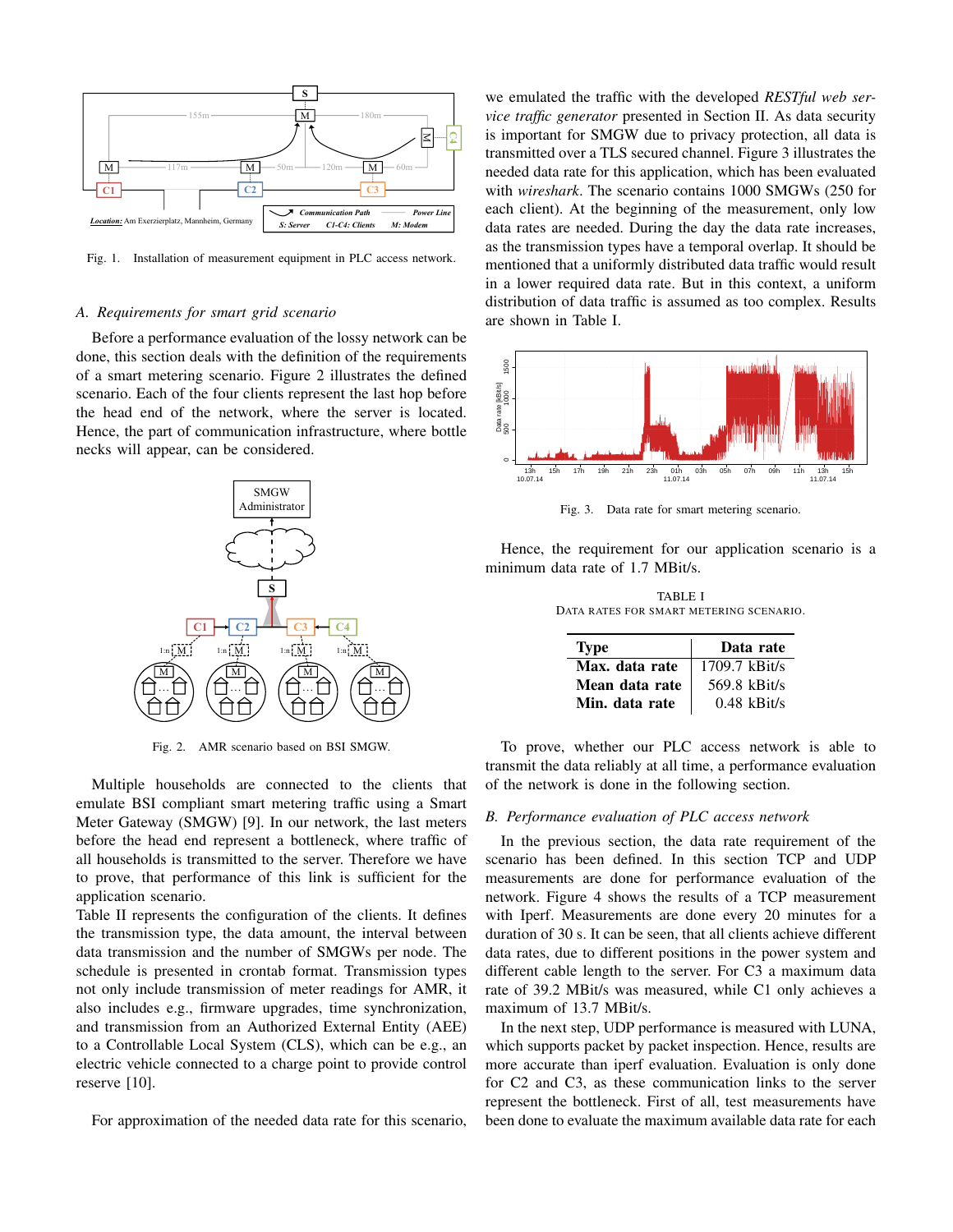| TABLE II                                          |
|---------------------------------------------------|
| CLIENT CONFIGURATION FOR SMART METERING SCENARIO. |

| <b>Transmission type</b>               | Data<br>[Byte] | <b>Interval</b><br>between | <b>SMGWs</b><br>per node | <b>Schedule</b><br>(crontab <sup>1</sup> ) |             |             |                        |
|----------------------------------------|----------------|----------------------------|--------------------------|--------------------------------------------|-------------|-------------|------------------------|
|                                        |                | data[s]                    |                          | Pi1                                        | Pi2         | Pi3         | Pi4                    |
| Client administration                  | 10000          | 90                         | 250                      | $0.12***$                                  | $0.18***$   | $00***$     | $0.6***$               |
| Firmware upgrade                       | 10800000       | 1                          | 250                      | $0.13***$                                  | 40 13 ***   | $2014$ ***  | $0.15***$              |
| Firmware patch                         | 540000         |                            | 250                      | $0.16***$                                  | $6.16***$   | $12.16$ *** | 18 16 ***              |
| Monitoring System Log                  | 120000         | 300                        | 250                      | $112$ ***                                  | $212$ ***   | $312***$    | 4 12 ***               |
| Transmission to system admin           | 350000         | 300                        | 250                      | $512***$                                   | $612$ ***   | $712$ ***   | $812$ ***              |
| Certificate Management                 | 4000           | 300                        | 250                      | $312***$                                   | 4 12 ***    | $512$ ***   | $612$ ***              |
| Time synchronization                   | 217            | 300                        | 250                      | 4 12 ***                                   | $512$ ***   | $612$ ***   | $712$ ***              |
| Network state                          | 4000           | 90                         | 250                      | $712$ ***                                  | $812$ ***   | $912$ ***   | $1012$ ***             |
|                                        |                |                            |                          | $70***$                                    | $8.0***$    | $9.0***$    | $100$ ***              |
| Wake Up                                | 212            | 300                        | 250                      | $917***$                                   | $17.15$ *** | 8 19 ***    | $12 \frac{12}{12}$ *** |
| Transmission of meter readings         | 4000           |                            | 125                      | $3023$ ***                                 | $3123$ ***  | 32 23 ***   | 33 23 ***              |
| Transmission to GWAdmin                | 4000           | 300                        | 125                      | $3012$ ***                                 | $3112$ ***  | $32.12$ *** | 33 12 ***              |
| Transmission to AEE $^{2}$ (rarely)    | 2145           | 90                         | 125                      | 45 12 ***                                  | 46 12 ***   | 47 12 ***   | 48 12 ***              |
|                                        |                |                            |                          | $45.0***$                                  | $460***$    | 47 0 ***    | 48 0 ***               |
| Transmission of meter readings         | 4000           | 1                          | 50                       | 31 23 ***                                  | 32 23 ***   | 33 23 ***   | 34 23 ***              |
| Transmission to AEE (day profile)      | 2943           |                            | 50                       | 50 23 ***                                  | $5123$ ***  | 52 23 ***   | 53 23 ***              |
| Transmission of meter readings         | 4000           |                            | 50                       | 40 23 ***                                  | 41 23 ***   | 42 23 ***   | 43 23 ***              |
| Transmission to GWAdmin                | 4000           | 90                         | 50                       | $3013$ ***                                 | $3113$ ***  | $3213$ ***  | 33 13 ***              |
| Transmission to AEE (rarely)           | 2145           | 90                         | 50                       | 30 15 ***                                  | $3115$ ***  | 32 15 ***   | 33 15 ***              |
| Communication AEE and CLS <sup>3</sup> | 4000           | 10                         | 50                       | $20***$                                    | $21$ ****   | $22$ ****   | $23$ ****              |
| Transmission of meter readings         | 4000           | 1                          | 25                       | 32 23 ***                                  | 33 23 ***   | 34 23 ***   | 35 23 ***              |
| Transmission to AEE (often)            | 2145           |                            | 25                       | $16***$                                    | $17***$     | $18***$     | $19***$                |
| Communication AEE and CLS              | 4000           |                            | 25                       | $116***$                                   | $2.16***$   | $316***$    | $4.16***$              |

<sup>1</sup> Crontab format: minute hour day month weekday;  $*$  represents all values  $\frac{2}{3}$  Authorized External Eatity.

<sup>2</sup> Authorized External Entity

<sup>3</sup> Controllable Local System



Fig. 4. TCP measurement with iperf for C1 - C4.

client. Due to possible noise on the channel at the moment of test measurement, the measured data rates are increased by 10 % for configuration of the long term measurement (see Table III).

Measurements are done every minute for a duration of 20 s. Results are shown in Figure 5 and Figure 6 for C2 and C3. In Figure 5 a maximum data rate of 34.32 MBit/s is assumed for LUNA configuration. This data rate is only available a few times and is fluctuating over the whole measurement period. The average data rate is 27.5 MBit/s. Nevertheless, packet loss can occur when applying scenarios with high datarates. To minimize the risk of packet loss, between C2 and the

TABLE III CONFIGURATION OF DATA RATE FOR UDP MEASUREMENT

| Data rate [MBit/s] $\vert$ C1                      | C2 | C3 | C4   |
|----------------------------------------------------|----|----|------|
| <b>Max. measured</b>   16.6 31.2 $\overline{42.2}$ |    |    | 10.4 |
| data rate                                          |    |    |      |
| <b>Data rate for</b>   18.26 34.32 46.42 11.44     |    |    |      |
| <b>LUNA</b> measurement                            |    |    |      |

server we propose only to use scenarios with data rates lower than the 1 % quantile. Nevertheless, no packet loss cannot be guaranteed using UDP within lossy networks. For reliable data transmission, TCP is inevitable.

Accordingly, for C2 only scenarios that require less than 19.6 MBit/s should be considered for this connection, so that packet errors are expected in max. 1 % of transmitted data packets. For C3, a higher and more constant data rate could be measured. The average data rate is 44.4 Mbit/s. For this communication channel, scenarios with less than 40.3 MBit/s data rate are proposed to reduce the risk of packet losses.

Table IV summarizes the results of the test measurement and defines possible data rates for applications in the PLC